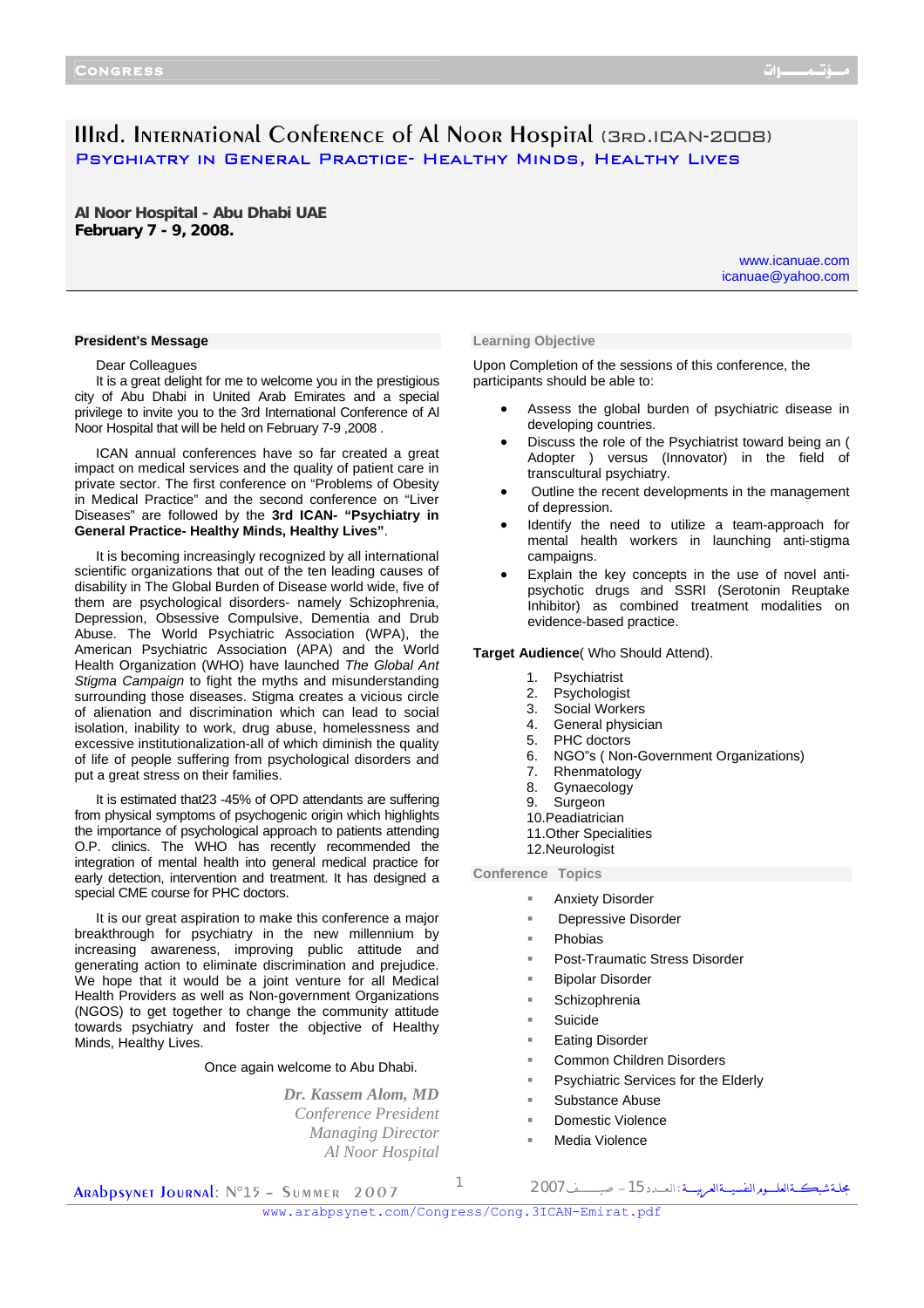- Psychiatric Confidentiality
- Bill of Patients' Right
- Psychiatry and Women
- Psychiatry and Medical Diseases
- Psychiatric Aspects of HIV AIDS
- Students' Mental Health
- Prevention ( Primary, Secondary, and Tertiary )
- Fighting the Stigma

# **Conference Committees**

**Conference President**  Dr. Kassem Alom

**Conference Convener** 

Dr. Elzain Omara (http://www.icanuae.com/3rdican/Dr.El Zain\_Omara.html )

**Scientific Committee**  International Members

- − Prof. A. Okasha, Egypt
- − Prof. Tarik Elhabib, KSA
- − Prof. Christopher Mayer, UK
- − Prof. Mustafa Kamal, Egypt
- − Prof. Afaf Hamid Khalil, Egypt
- − Prof. Zeinab Bishry, Egypt
- − Prof. Sheikh Idris A. Rahmi, KSA
- − Prof. Malik Badri, Pakistan

# Local Members

- − Dr. Ahmad Anbar, UAE
- Dr. Talaat Matter, UAE
- − Dr. Sheikha Muzafari, UAE
- Dr. Tariq Darwish, UAE
- − Dr. Tarik Khamas, UAE
- − Dr. Gamal Mousa, UAE
- − Dr. Medhat Elsubahi, UAE
- − Dr. Tamer Adham, UAE
- Dr. Das Lucky Gupta, UAE
- Dr. Yousif El Tigani, UAE

# **Organizing Committee**

Secretary General Dr. Aman El-Duweini Ass. Conference Convener Dr. Tamer Adham Ass. Conference Convener Dr. Lamya El Barrasi Finance Controller Dr. Farshid Alikhani Conference Coordinator Ms. Marjan A.Pirsaraei Conference Registrar Ms. Marilyn Basquez Manager of Marketing & Medical Services Dr. Azzam Lazakani Conference PR Mr. Rassel Kassem

Conference Media Mr. Mohamad Al Rich Conference PR Mr. Mahmoud Emara Graphics & Publishing Mr. Mustafa Kattaba Web Administration Mr. Ali Fidda Manager of Administration & Logistics Mr. Adnan Akel Manager of Finance & Accounts Mr. Hamidur Rahman Conference Accounts Ms Lilian Aguilos Technical Support Ms Gay Marie Jumnad Ms Marisol Adolfo Registration Assistance Ms Maymay Tuting Ms Nicolene Kruger It Incharge Mr Moath Khalefa

# **Links**

**Al Noor Hospital** 

Pioneer healthcare provider located in the heart of Abu Dhabi, providing medical care through state-of-theart technology and expert medical team in a friendly and solicitous environment. www.alnoorhospital.com

**Abu Dhabi CME**

The Abu Dhabi CME unit has recently been established to support the Continuing Professional Development of Physicians and Health Professionals within the Emirate of Abu Dhabi. This will be through organizing CME events.

Another important aim is to promote cooperation between all the hospitals in the Emirate of Abu Dhabi.www.abudhabicme.com

#### **Gulf MD**

Gulf MD has been conceived to meet a growing demand by the general public for highly detailed and sophisticated information about Healthcare Practitioners. This website is dedicated to providing quality health information. For the thousands of Physicians, Dentists, Mental Health Providers, and other practitioners every year.www.gulfmd.com

#### **E-CME**

This website is for an international audience of Healthcare Professionals and provides a library of interactive Continuing Medical Education (CME) courses.www.ecme.com

# **Med Line Pub Med**

A search Infotrieve database for abstracts of medical articles and events. Through this website Physicians can order recent clinical articles and news. www4.infotrieve.com

Arabpsynet Journal: N°15 – Summer 2007

www.arabpsynet.com/Congress/Cong.3ICAN-Emirat.pdf